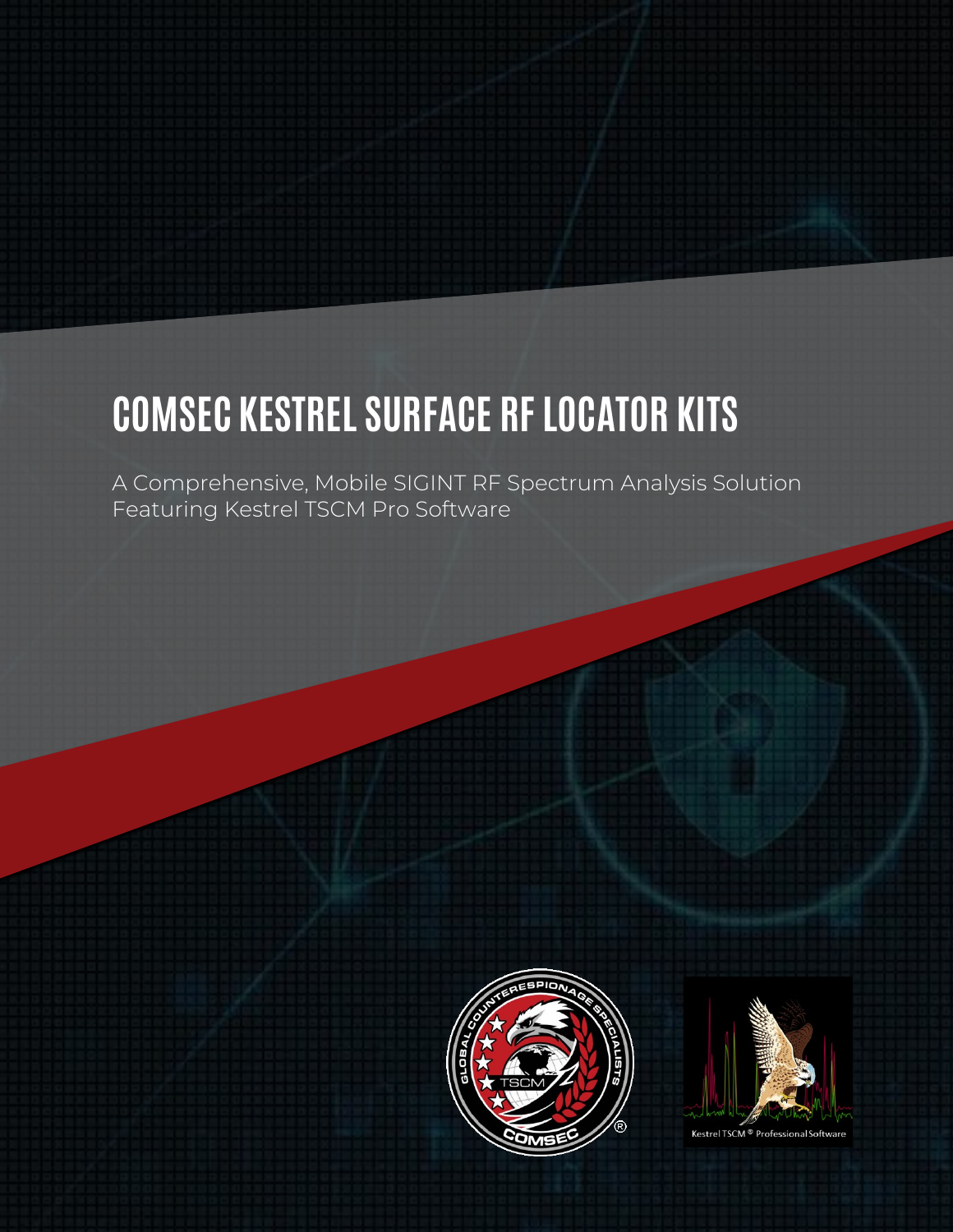# **CONTENTS**

| Kit Variation 2 (KSRFL-2): Signal Hound SM200B SDR (Backpack)5         |  |
|------------------------------------------------------------------------|--|
| Kit Variation 3 (KSFRL-B): Signal Hound BB60C SDR (Pelican Briefcase)6 |  |
|                                                                        |  |
|                                                                        |  |
|                                                                        |  |
|                                                                        |  |
|                                                                        |  |
|                                                                        |  |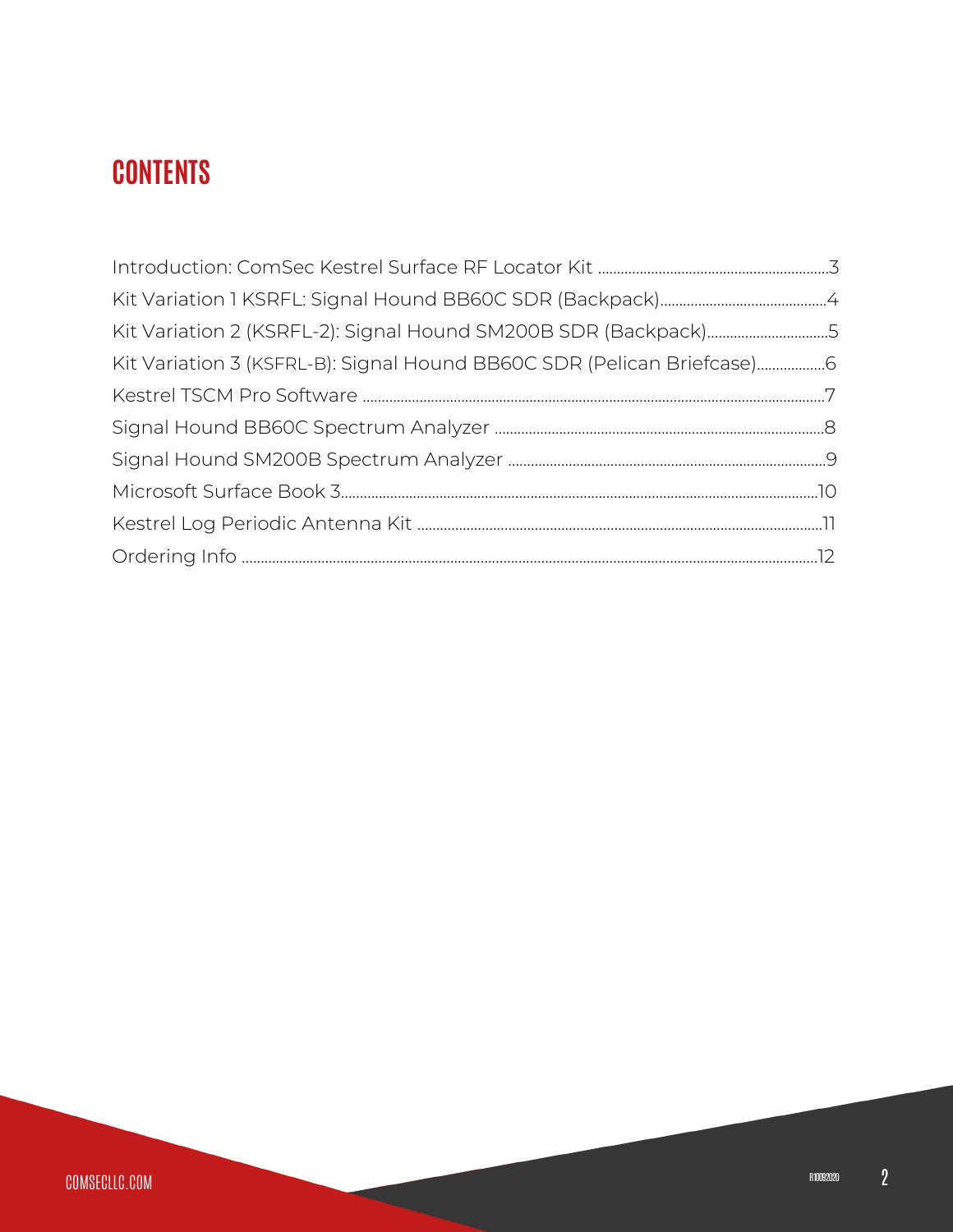## **INTRODUCTION: COMSEC KESTREL SURFACE RF LOCATOR KIT**



ComSec LLC's Kestrel Surface RF Locator Kits are optimal for Mobile Signal Intelligence (SIGINT) gathering, as well as Technical Surveillance Counter Measures (TSCM) and other RF spectrum monitoring applications. ComSec LLC is the exclusive, sole source COTS provider of the Kestrel TSCM Pro Software and the ComSec KSRFL, KSRFL-2, and KSFRL-B kits in the United States of America.

All systems are delivered field ready.

#### Technologically Sound Solution

- Powerful, Full-Featured, & User-Centric Kestrel TSCM Pro Software
- High-Performance & Reliability of Signal Hound Spectrum Analyzer
- Computing Power & Versatility of Microsoft Surface Book 3

#### Benefits of ComSec Kestrel Surface RF Locator Kits

- We source and order components, perform quality checks, and assemble the kits.
- All components needed to run the Kestrel TSCM Pro Software system are included in the kit.
- Components are high-quality, field-tested, and provide optimal performance with the system.
- The computer is updated to the most recent OS and optimized for use with the software.
- The Kestrel TSCM Pro Software is pre-loaded and paired with the SDR.
- System operation has been verified and is field ready.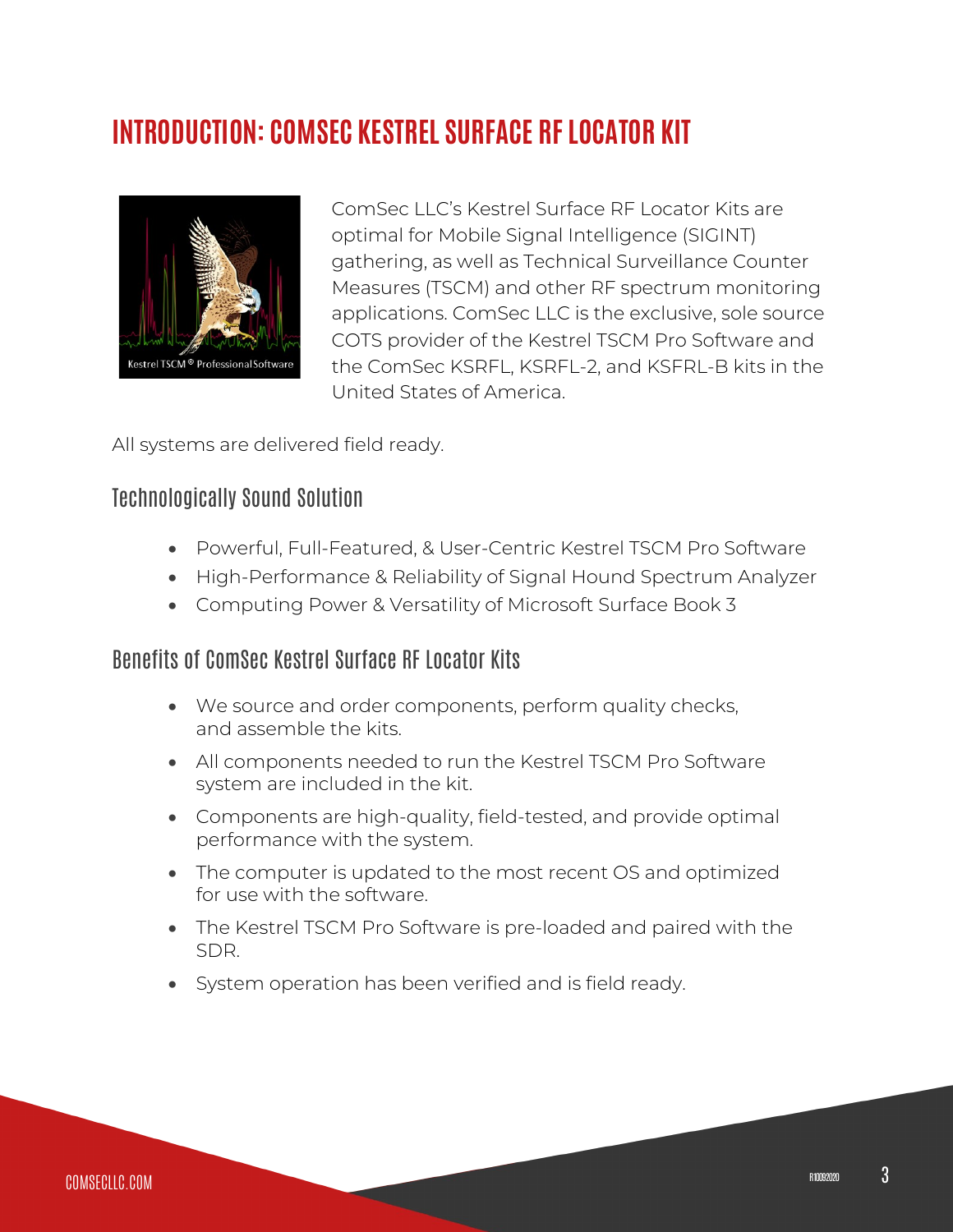# **KIT VARIATION 1: KSRFL SIGNAL HOUND BB60C SDR (BACKPACK)**

This model features the Signal Hound BB60C SDR: 9 kHz to 6 GHz Spectrum Analyzer and RF Recorder with an instantaneous bandwidth of 27 MHz and sweep speeds of 24 GHz/sec.

#### Each KSRFL Kit Includes:

- One (1) Ruggedized Microsoft Surface Book 3
- One (1) Signal Hound BB60C Spectrum Analyzer (0C – 65C Plus Standard Temperature)
- One (1) Kestrel TSCM Professional Software License
- One (1) Kestrel Log Periodic Antenna Kit
- One (1) Power Bank
- One (1) Wired Mouse
- One (1) Universal USB 3.1 Hub
- One (1) Backpack
- Kit Components List
- Kestrel Quick Start Guides
- Manufacturer Product Inserts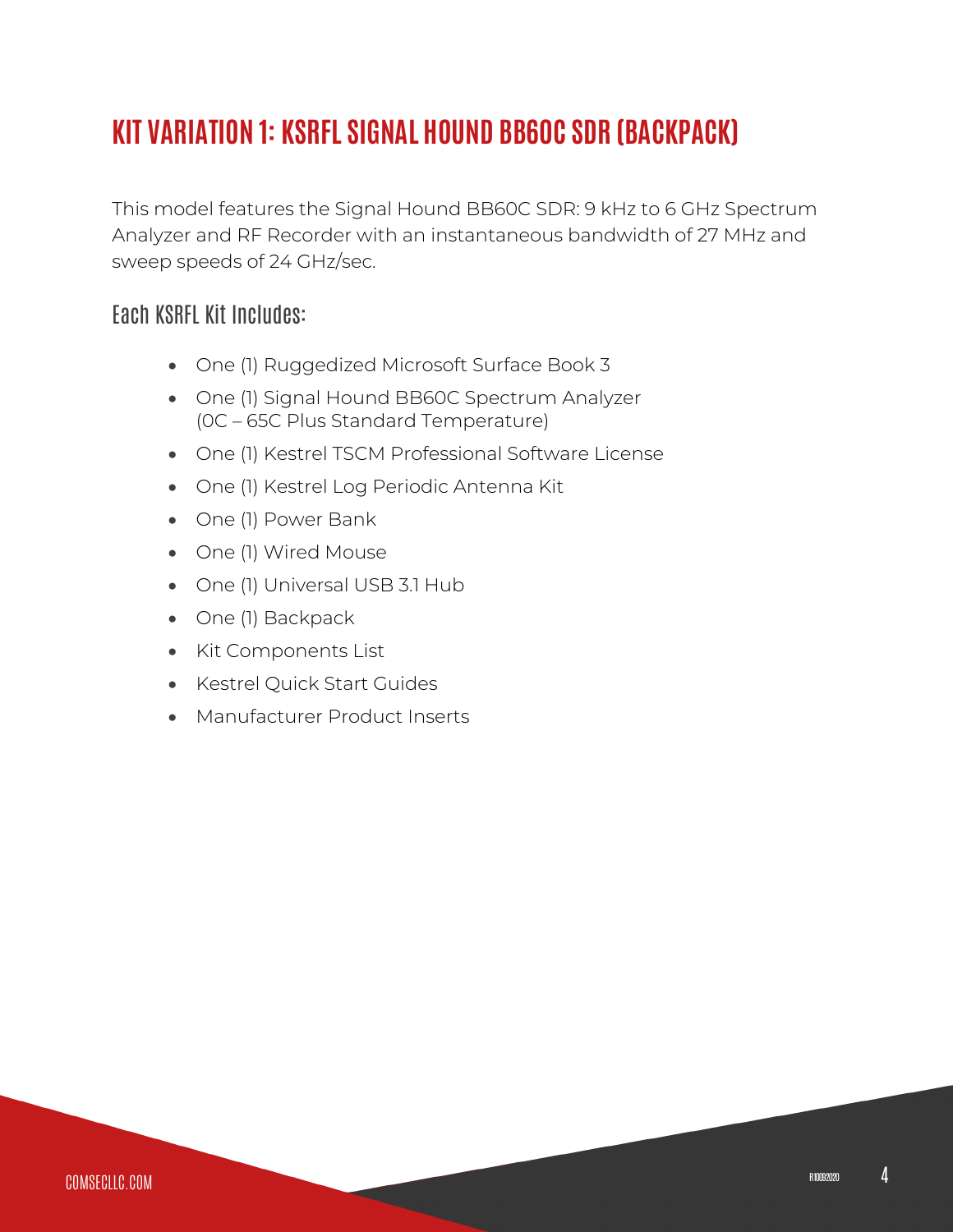# **KIT VARIATION 2: KSRFL-2 SIGNAL HOUND SM200B SDR (BACKPACK)**

This model features the Signal Hound SM200B SDR: Tunes from 100 kHz to 20 GHz. Sweeps at 1 THz/sec at 30 kHz RBW (using Nuttall windowing). 160 MHz of instantaneous bandwidth. 110 dB of dynamic range . Phase noise performance that is low enough to contribute less than 0.1% error to EVM measurements. GPIO port antenna switching.

#### Each KSRFL-2 Kit Includes:

- One (1) Ruggedized Microsoft Surface Book 3
- One (1) Signal Hound SM200B Spectrum Analyzer (0C – 50C Plus Standard Temperature)
- One (1) Kestrel TSCM Professional Software License

- One (1) Kestrel Log Periodic Antenna Kit
- One (1) Power Bank
- One (1) Wired Mouse
- One (1) Universal USB 3.1 Hub
- One (1) Backpack
- Kit Components List
- Kit Packing Instructions
- Kestrel Quick Start Guides
- Manufacturer Product Inserts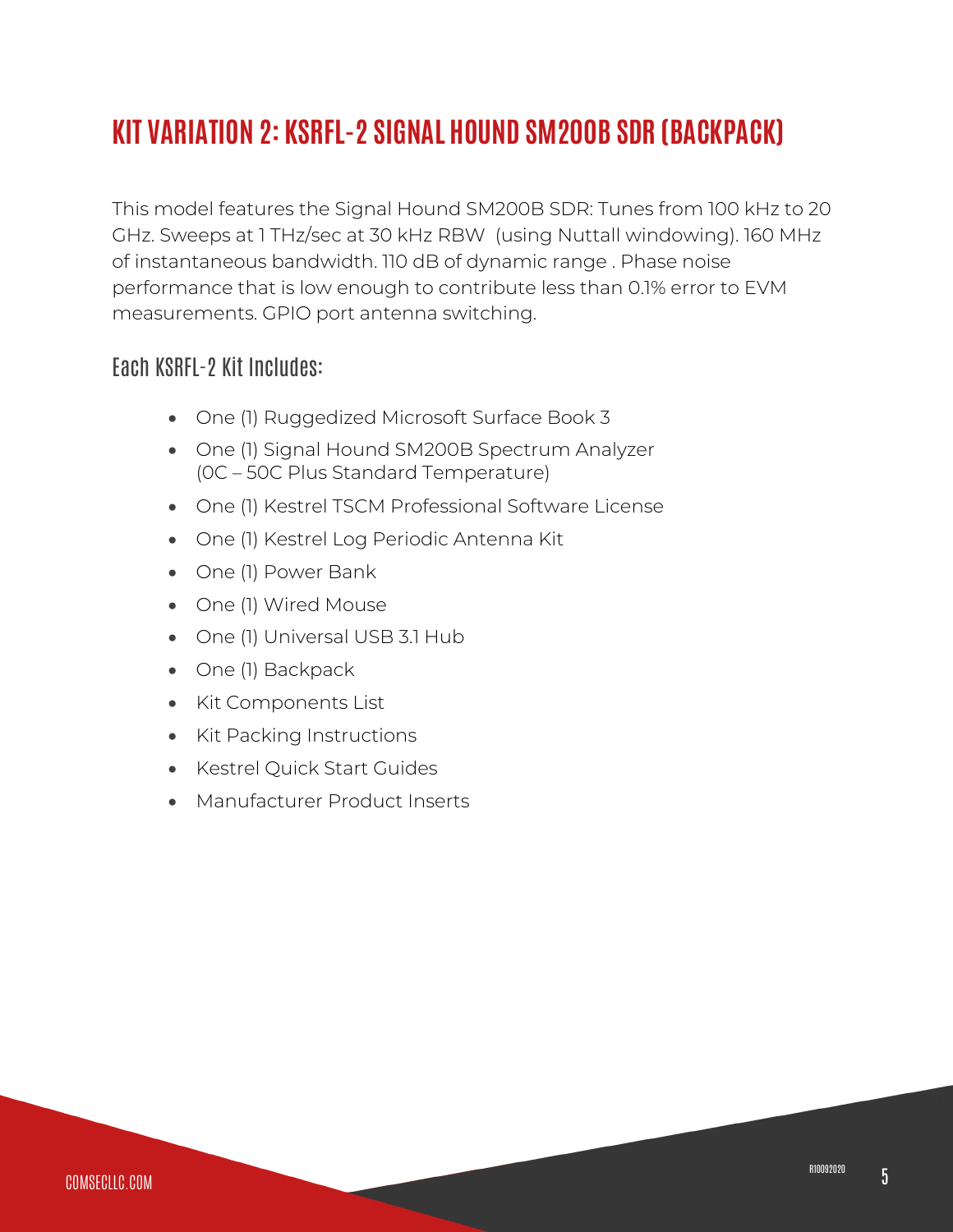# **KIT VARIATION 3: KSFRL-B SIGNAL HOUND BB60C SDR (PELICAN BRIEFCASE)**

This model features the Signal Hound BB60C SDR: 9 kHz to 6 GHz Spectrum Analyzer and RF Recorder with an instantaneous bandwidth of 27 MHz, and sweep speeds of 24 GHz/sec.

#### Each KSFRL-B Kit Includes:

- One (1) Ruggedized Microsoft Surface Book 3
- One (1) Signal Hound BB60C Spectrum Analyzer (0C – 65C Plus Standard Temperature)
- One (1) Kestrel TSCM Professional Software License
- One (1) Omni Directional Antenna
- One (1) Search Antenna with Ten (10) foot lead cable
- One (1) Wired Mouse
- One (1) Universal USB 3.1 Hub
- One (1) Covert Pelican Briefcase
- Kestrel Quick Start Guides
- Manufacturer Product Inserts

The Signal Hound BB60C and the Omni Directional Antenna are covertly embedded in the pelican briefcase lid behind the organizer. The computer, mouse, and hub are the only visible components in the briefcase kit.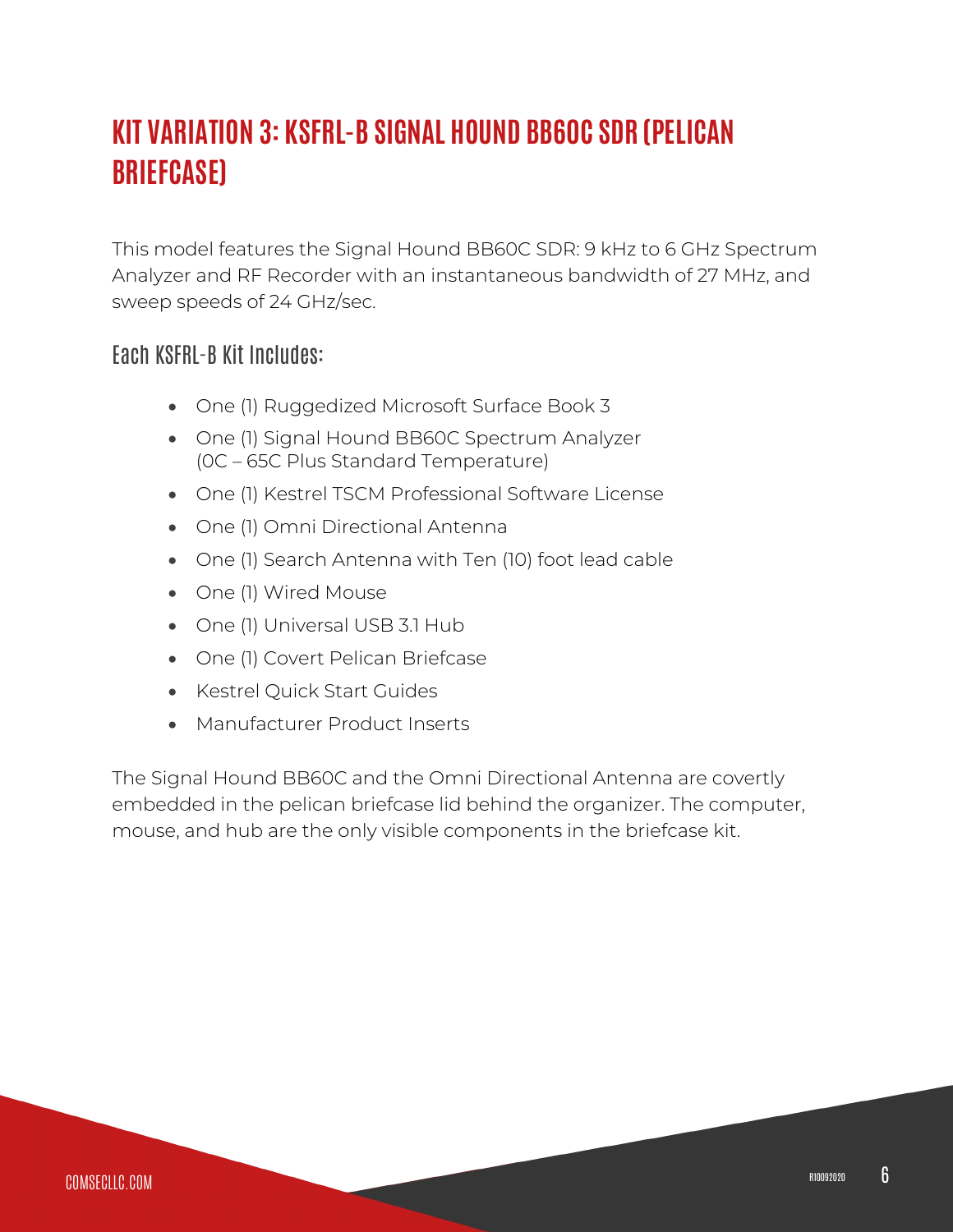### **KESTREL TSCM PRO SOFTWARE**



Kestrel TSCM Pro Software is a powerful, full-featured, professional Technical Surveillance Countermeasures (TSCM) and Signals Intelligence (SIGINT) software. It is included and pre-installed in every Kestrel Surface RF Locator Kit.

Kestrel TSCM Pro leverages advanced softwaredefined radio (SDR) concepts to deliver standalone RF

spectrum surveillance, monitoring, collection, and analysis functionality. It is highly deployable, mission scalable, and travel-friendly.

With Kestrel Software, the technical operator is back in command of the analytical process. The software features an intuitive, user-friendly, operatorcentric user interface. The technical operator can setup, navigate, view, and analyze multiple instances of independent spectrum and waterfall data sets. Kestrel also supports a variety of global and independent preferences to improve operator situational awareness.

#### Features of Kestrel TSCM Pro Software:

- Ergonometric user interface
- RF Spectrum Display
- Waterfall Display
- Live View Analysis™
- Artificial Intelligence
- Demodulation and Visualization
- Threat Detection Algorithm
- Locational Differential Signal Analysis
- Time Differential Signal Analysis
- Spectrum Baseline Logging
- Session Report Generator

Kestrel TSCM Pro Software Optional Modules Available at an Additional Cost: ASK, OPT AEC, OPT CLP, OPT AMCS, OPT TCP & OPT DTAP-GPS.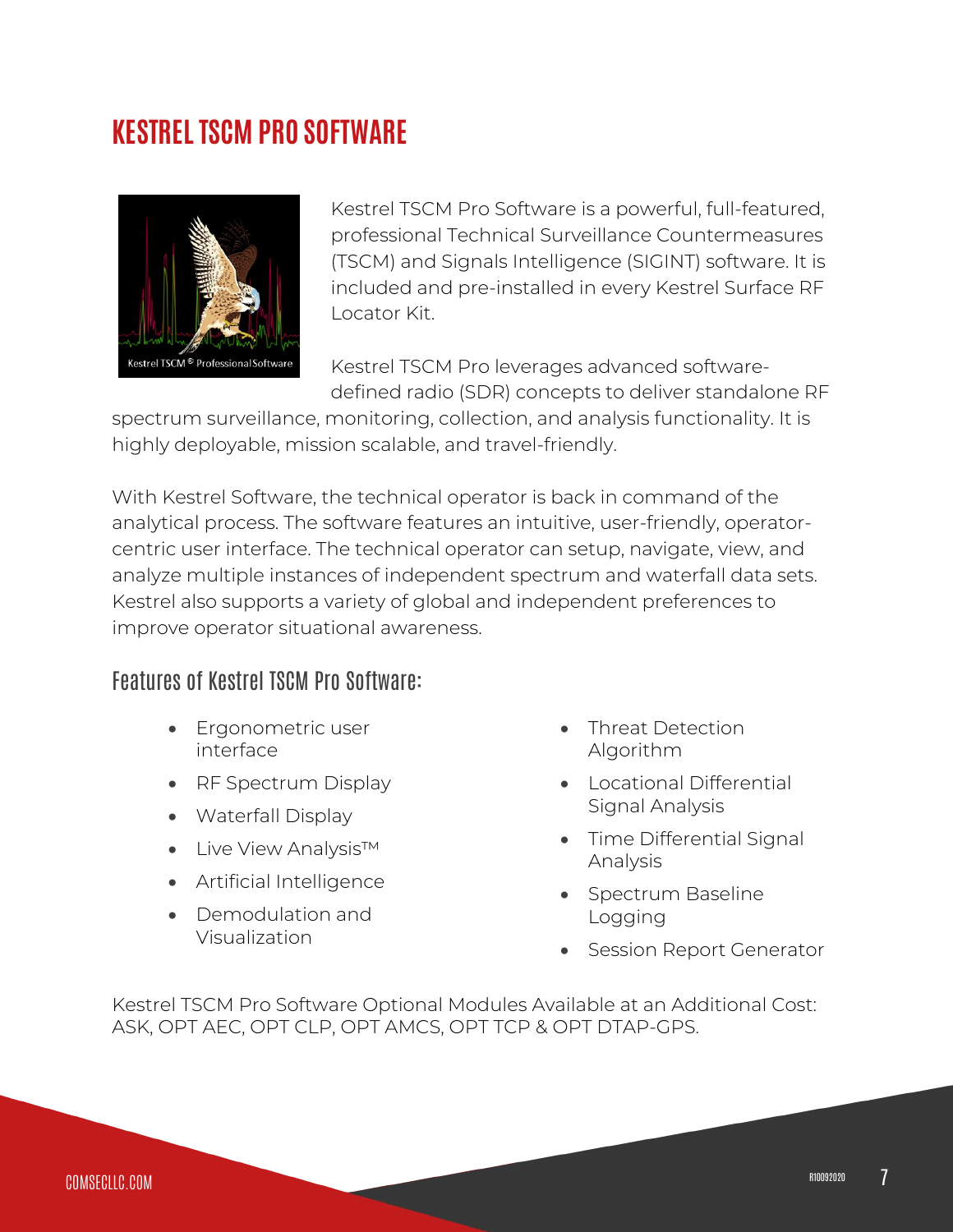## **SIGNAL HOUND BB60C SPECTRUM ANALYZER**

The Signal Hound BB60C is a high-speed, real-time spectrum analyzer (RTSA) and RF recorder. It tunes from 9kHz to 6GHz, collects 80MSamples/second, and streams data to your computer via USB3.0 at 140MB/sec.

The BB60C comes with the Spike™ API and spectrum analyzer application, has selectable color persistence display mode, 2-D color waterfall, and digital modulation analysis tools.

The digital modulation analysis tools include constellation diagrams, EVM measurements, symbol tables, and bit pattern matching for BPSK, DBPSK, QPSK, DQPSK, OQPSK, π/4DQPSK, 8PSK, D8PSK, and QAM16.

#### BB60C Features

- RF frequency range from 9 kHz to 6 GHz
- Up to 24 GHz/sec sweep speed (≥10 kHz RBW)
- Wide dynamic range from -158 dBm to +10 dBm
- Resolution bandwidths available from 10 Hz to 10 MHz
- Powered solely through USB, no external power supply needed
- Powerful digital signal processing happens on the PC
- Software and hardware included for one low price
- Use Signal Hound's API (Application Programming Interface) to develop your own applications
- Get started quickly by customizing the included open-source GUI
- Digitized IF Data at 80 million samples per second

- 27 MHz instantaneous bandwidth
- USB 3.0 communications providing 140 MB/sec sustained throughput to PC
- Measures under 9 inches long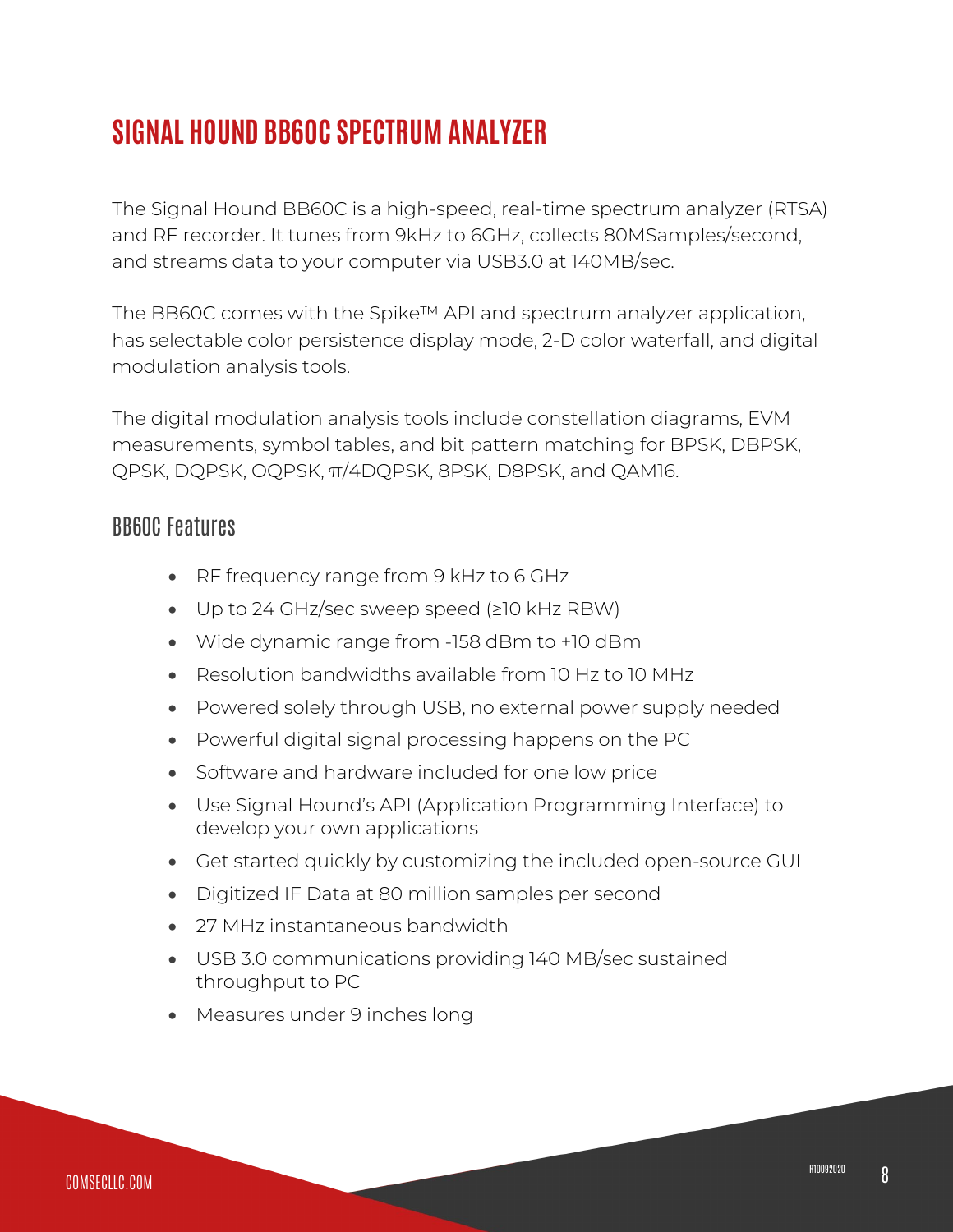### **SIGNAL HOUND SM200B SPECTRUM ANALYZER**

The SM200B is a high-performance spectrum analyzer and monitoring receiver. Tuning from 100 kHz to 20GHz, the analyzer has 160 MHz of instantaneous bandwidth (IBW), 110 dB of dynamic range, and 1THz/sec sweep speed at 30kHz RBW (using Nuttall windowing). The phase noise performance of the SM200B is low enough to contribute less than 0.1% error to EVM measurements and rivals even the most expensive spectrum analyzers on the market.

Signal processing is distributed between a very powerful Altera FPGA and an external PC with an Intel Core i7 processor (Surface Book 3 included in each kit). The SM200B can be readily interfaced, using its local API, to an automated monitoring system or automated test equipment. The SM200B API provides customers the access needed to insert their own DSP algorithms into a calibrated stream of I/Q data.

#### **Frequency**

- Range: 100 kHz to 20.0 GHz
- RF Input Impedance (type-N connector): 50Ω
- Calibrated Streaming I/Q: 5 kHz to 40 MHz of selectable I/Q streaming bandwidth
- Up to 2 seconds of Calibrated I/Q Capture at 160 MHz bandwidth
- Includes an internal GPS, used for time base synchronization, I/Q time stamping, and GPS positioning
- Resolution Bandwidths (RBW): 0.1 Hz (≤200kHz span) to 3 MHz (any span) using 40 MHz IBW; 30 kHz to 10 MHz using 160 MHz IBW
- Timebase Accuracy: GPS disciplined OCXO remains within ±5 x 10-10 when locked to GPS;
	- o holdover of ±5 x 10-9 per day for aging;
	- o holdover of ±1 x 10-8 for temperature over -40°C to 60°C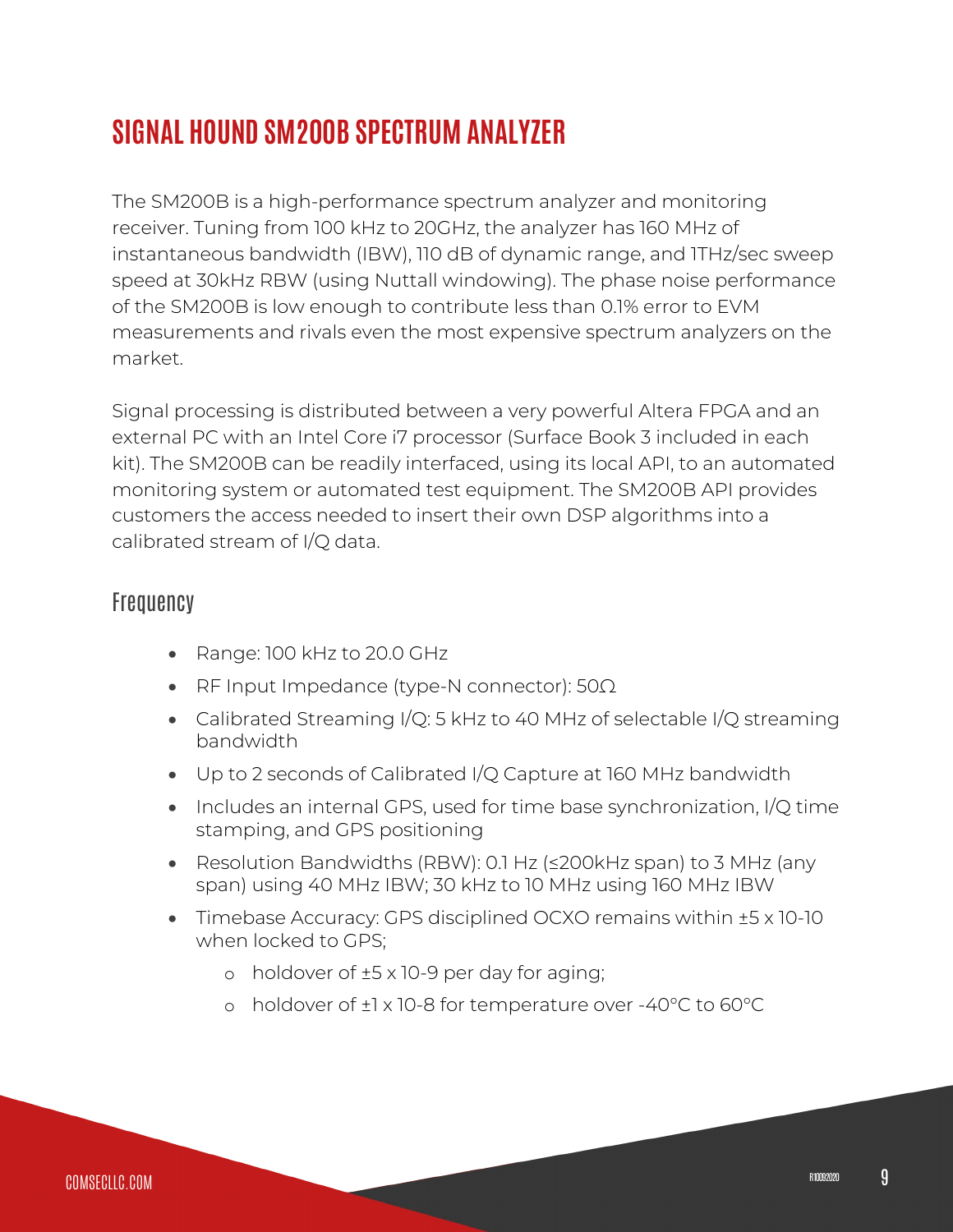### **MICROSOFT SURFACE BOOK 3**

Each ComSec Kestrel Surface RF Locator Kit comes equipped with a Ruggedized Microsoft Surface Book 3 with performance base.

#### Microsoft Surface Book 3 Technical Specifications:

- Intel Core i7 Processor
- 16GB RAM
- 1TB Storage Hard Drive
- Charger

With the versatility of the Surface Book 3, you have multiple methods of interacting with the Kestrel TSCM Pro Software, including:

- As A Laptop
- Remove Keyboard To Use As A Tablet
- Reverse Keyboard, Attach, & Use As Tablet
- Partially Open To Create Standing Tablet

#### Ruggedized Features:

- Armorshell and impact resistant bumpers
- Dual lock secure screen closure
- Cooling vents for uncompromised airflow
- Protective tactile spine
- Surface Pen holder
- Compatible in laptop and clipboard mode
- Meets military drop-test standards (MIL STD 810G 516.6) when attached to base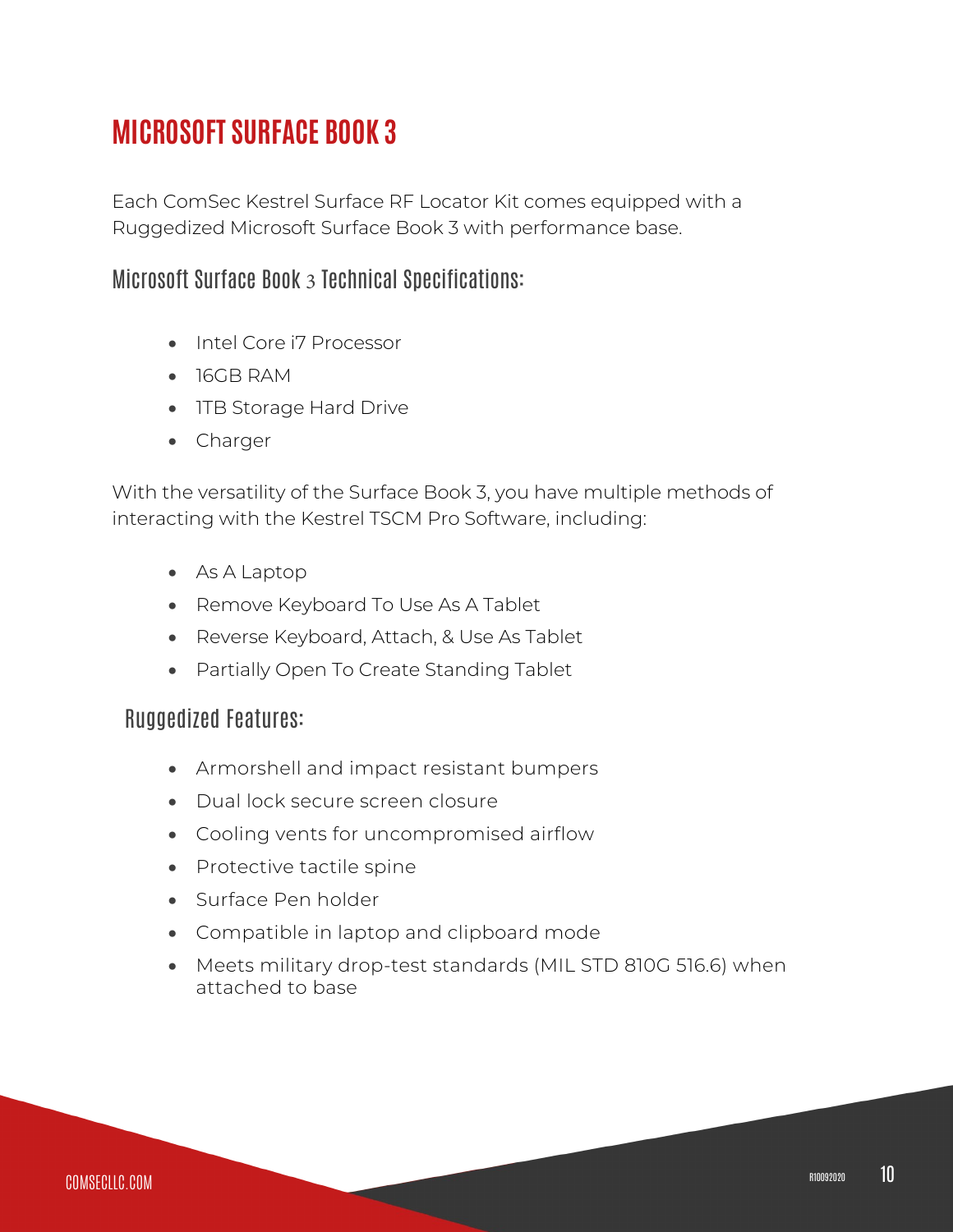# **KESTREL LOG PERIODIC ANTENNA KIT**

Included in each Kestrel Surface RF Locator Kit is the Kestrel Log-Periodic (KLP)™. It is a dual-polarized, wideband, high-gain, directional antenna.

The Kestrel Log Periodic (KLP)™ offers an exceptional Design Frequency Range (DFR) of 680 MHz to 6 GHz, which translates into a real-world (Rx only) Near-Field Characterization (NFC) or TSCM operational capability well below 10 MHz and greater than 10 GHz. This makes it ideal for both indoor and outdoor Radio Direction-Finding (RDF) applications by minimizing the complexities of RF reflections and the effects of multi-path anomalies associated with strong Near-Field (NF) signal events.

A key feature of the KLP antenna is our innovative, custom-engineered Quick Connect Mechanism (QCM)™, pistol grip, and tripod configuration supporting the antenna as both a tabletop collection antenna and comfortable, lightweight component of the Kestrel Surface RF Locator Kit.

#### Kit Contents

- Log-Periodic Antenna (LPA) ™ | 1 Meter Quad Shielded RF Cable | Terminated 50 Ohm SMA (M)
- Kestrel Vision Antenna (KVA) ™ | Omni-Directional (5dBi) | Terminated 50 Ohm SMA (M)
- Quick Connect Mechanism (QCM)
- SMA (M) to SMA (M) Quad Shielded RF Extension Cable
- SMA (F) to SMA (F) RF Adapter
- Technical Operator Set-up and Operation Manual
- Soft Storage Pouch